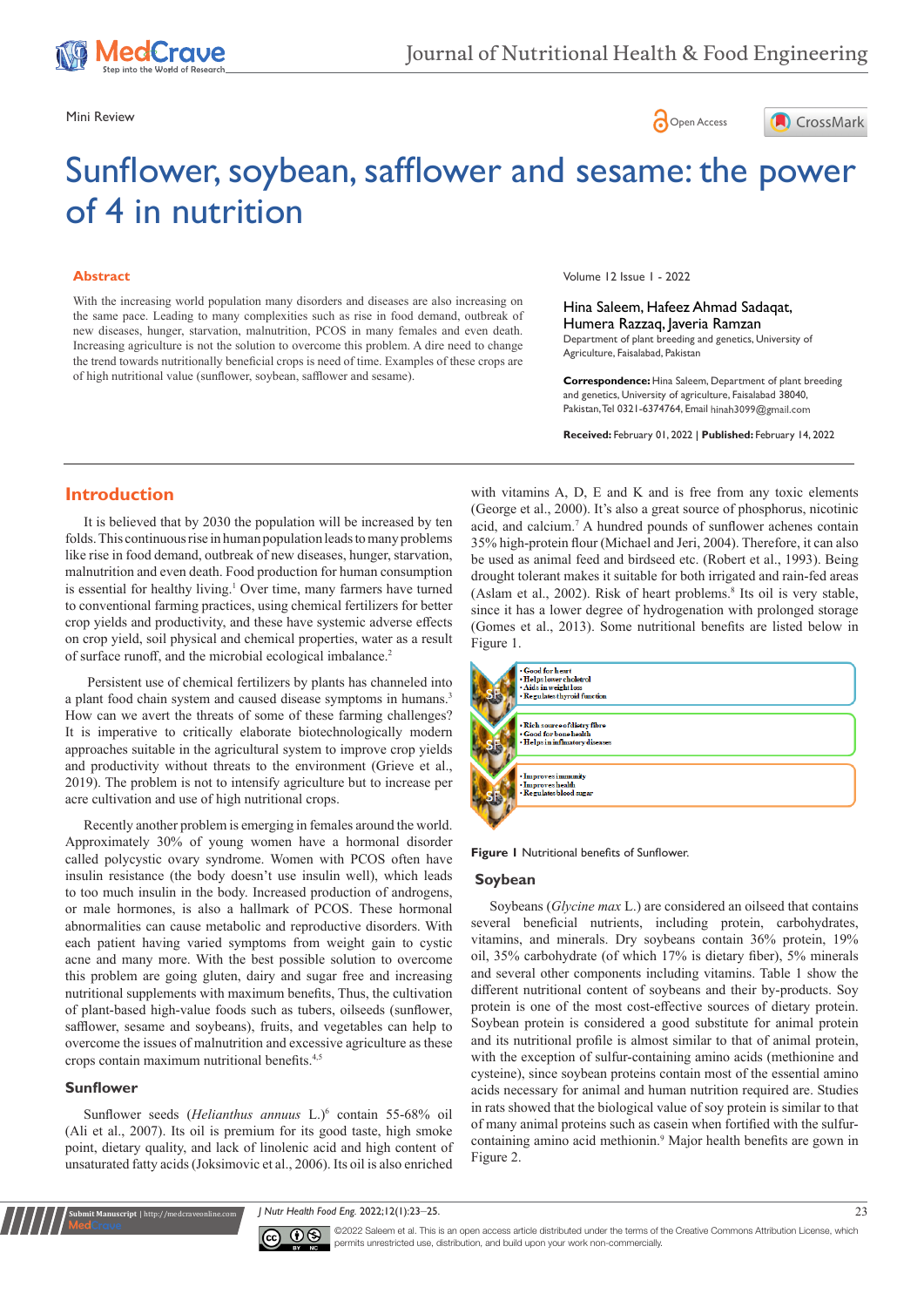#### **Table 1** Nutritional profile of four S's

|                  | <b>Sunflower</b> | <b>Soybean</b> | <b>Safflower</b> | <b>Sesame</b> |
|------------------|------------------|----------------|------------------|---------------|
| <b>Nutrients</b> |                  |                |                  |               |
| Fats             | 53%              | 20.60%         | 83%              | 49.50%        |
| Proteins         | 37%              | 65%            | 3%               | 30.30%        |
| Carbohydrates    | 15.40%           | 23.20%         | 0%               | 18.80%        |
| Sugar            | 3.60%            | 10%            | $0\%$            | 11%           |
| Fiber            | 22.60%           | 24.50%         | 33%              | 37%           |
| Cholesterol      | 0%               | $0\%$          | 12%              | $0\%$         |
| Saturated fat    | 14%              | 9%             | 19.40%           | 21%           |
| Omega-3          | 3.75%            | 83%            | 49%              | 22.70%        |
| Omega-6          | 136%             | 54.80%         | 48.80%           | 121%          |
| Vitamin A        | 0.13%            | 0.11%          | $0\%$            | 0.33%         |
| Calcium          | 7.80%            | 27.70%         | 12%              | 99%           |
| Magnesium        | 77.40%           | 66.70%         | 21%              | 84.80%        |
| Zinc             | 32%              | 44%            | 33%              | 55%           |
| Phosphorus       | 21%              | 33%            |                  | 70.50%        |

**Source:** Vegan nutrition tracker



Ielps in improving metabolic activity nts cancer **Andrew Co** 



lood source of non-dairy milk

**Figure 2** Major health benefits of Soybeans.

## **Safflower**

Safflower (*Carthamus tinctorius* L.) is a multipurpose crop grown for its valuable edible oil (polyunsaturated and monounsaturated fatty acids) and as a garden crop (vegetable and cut flower). It is also grown for flavoring and coloring foods such as herbal tea, cattle feed, pharmaceuticals, dyes, paints and biodiesel. The aim of this study was to evaluate the influence of safflower genotype on the nutritional quality of whole seeds used as livestock feed. Nine safflower genotypes (eight exotic and one local) were grown in winter and summer. Seeds were harvested at physiological maturity and analyzed for various nutritional variables. Dry matter (DM), crude protein (CP), neutral detergent fiber (NDF), acid detergent fiber (ADF), acid detergent lignin (ADL), and ash varied significantly by genotype and growing season. Seed mineral content (P, K, Mg and Na) also varied between genotypes. Whole safflower seeds have great potential to

serve as excellent cattle feed in semi-arid conditions (Lee et al., 2004). Benefits of safflower are Figure 3.



1. Effective remedy against obesity 2. Helps to keep hair and scalp helathy

3. Boosts quality appearnce of skin 4. Anti-inflamatory



5. Reduces risks of heart attacks. 6. Good for immunity

## **Figure 3** Benefits of safflower.

## **Sesame**

Sesame seeds (*Sesamum indicum* L.) contain nutritionally whole seeds and seed cakes contain 22-25% and 22-35% protein; 43-50% and 9% oil; 11 and 23% carbohydrates; 3 and 4% minerals Whole sesame seeds contain a total of 6.3 g of dietary fiber; ash 5.3 g; iron 10.5 g, sodium 60 g; potassium 725 g; calcium  $1,160$  g and phosphorus 616 g; vitamin A 10g/100g, thiamine 0.98g/100g; riboflavin 0.24 g/100 g; Niacin 5g/100g (Saleem et al., 2019). Amino acid and fatty acid composition. Benefits of sesame on health are Figure 4.10–13